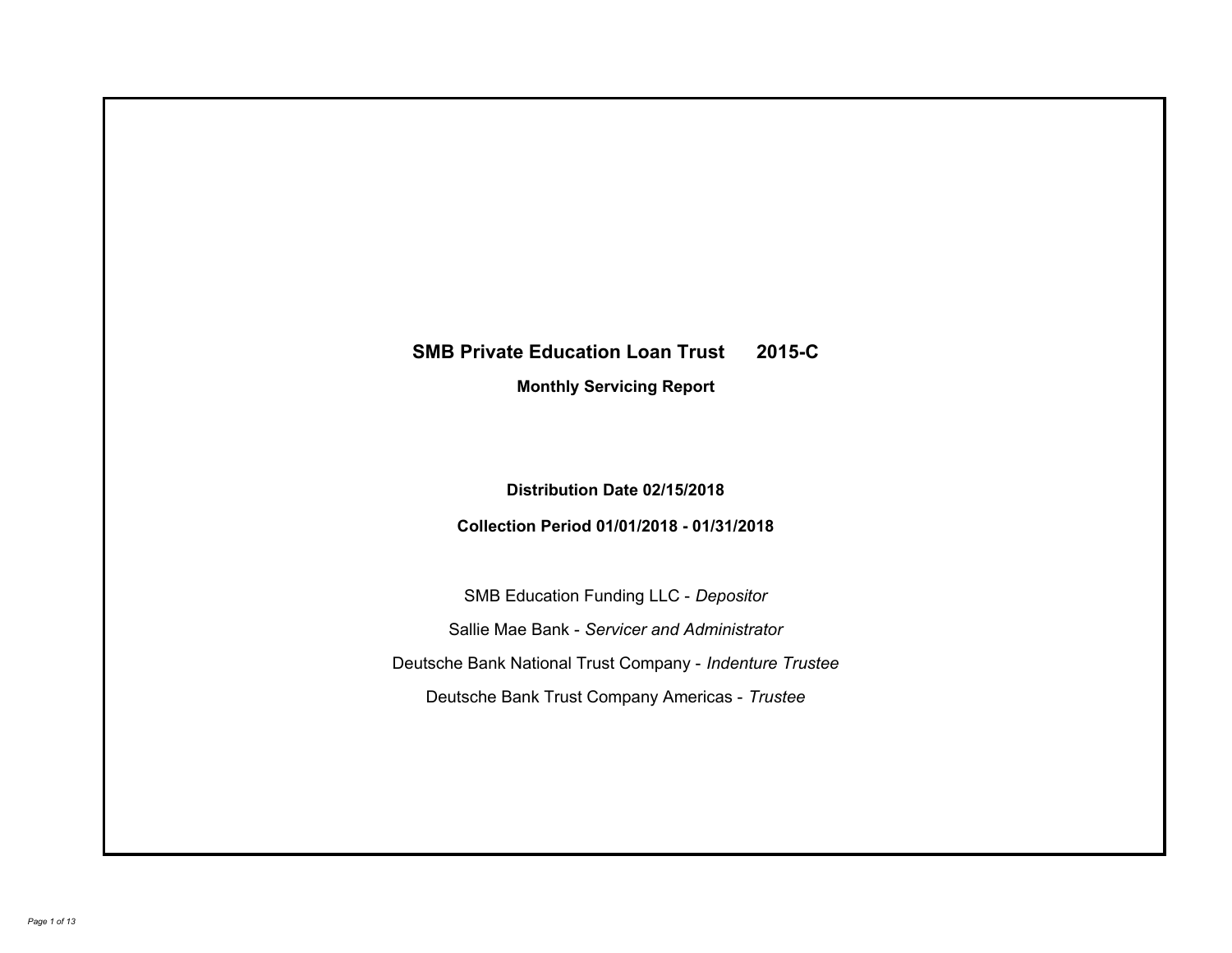A

| <b>Student Loan Portfolio Characteristics</b>                                         | <b>Settlement Date</b><br>10/27/2015 | 12/31/2017                        | 01/31/2018                        |
|---------------------------------------------------------------------------------------|--------------------------------------|-----------------------------------|-----------------------------------|
| <b>Principal Balance</b><br>Interest to be Capitalized Balance                        | \$693,787,197.00<br>55,852,621.68    | \$537,013,584.38<br>26,860,012.37 | \$528,478,635.57<br>26,489,611.29 |
| Pool Balance                                                                          | \$749,639,818.68                     | \$563,873,596.75                  | \$554,968,246.86                  |
| Weighted Average Coupon (WAC)                                                         |                                      |                                   |                                   |
| WAC1 (Contractual Interest Rate on the Loan)                                          | 8.28%                                | 9.09%                             | 9.06%                             |
| WAC2 (Average of Applicable Interest Rate)                                            | 8.28%                                | 9.05%                             | 9.02%                             |
| WAC3 (Average of Actual Interest Rate)                                                | 8.22%                                | 8.98%                             | 8.95%                             |
| Weighted Average Remaining Term                                                       | 127.00                               | 120.83                            | 120.89                            |
| Number of Loans                                                                       | 65,154                               | 50,136                            | 49,460                            |
| Number of Borrowers<br>Pool Factor<br>Since Issued Total Constant Prepayment Rate (1) | 45,614                               | 35,638<br>0.752192697<br>9.43%    | 35,190<br>0.740313192<br>9.49%    |

| <b>Debt Securities</b> | Cusip/Isin | 01/16/2018       | 02/15/2018       |
|------------------------|------------|------------------|------------------|
| A2A                    | 78448RAB2  | \$172,991,808.29 | \$165,774,006.70 |
| A2B                    | 78448RAC0  | \$83,570,921.88  | \$80,084,061.21  |
| A <sub>3</sub>         | 78448RAD8  | \$75,000,000.00  | \$75,000,000.00  |
|                        | 78448RAE6  | \$70,000,000.00  | \$70,000,000.00  |
| ◡                      | 78448RAF3  | \$50,000,000.00  | \$50,000,000.00  |
|                        |            |                  |                  |

| - | <b>Certificates</b> | Cusip/Isin | 01/16/2018   | 02/15/2018   |
|---|---------------------|------------|--------------|--------------|
|   | Residual            | 78448R106  | \$100,000.00 | \$100,000.00 |

| count Balances          | 01/16/2018       | 02/15/2018  |
|-------------------------|------------------|-------------|
| Reserve Account Balance | 1.884<br>,455.00 | ,884,455.00 |

| <b>Asset / Liability</b>               | 01/16/2018       | 02/15/2018       |
|----------------------------------------|------------------|------------------|
| Overcollateralization Percentage       | 19.92%           | 20.56%           |
| Specified Overcollateralization Amount | \$169.162.079.03 | \$166,490,474.06 |
| Actual Overcollateralization Amount    | \$112,310,866.58 | \$114,110,178.95 |

(1) For additional information, see 'Since Issued CPR Methodology' found on page 11 of this report.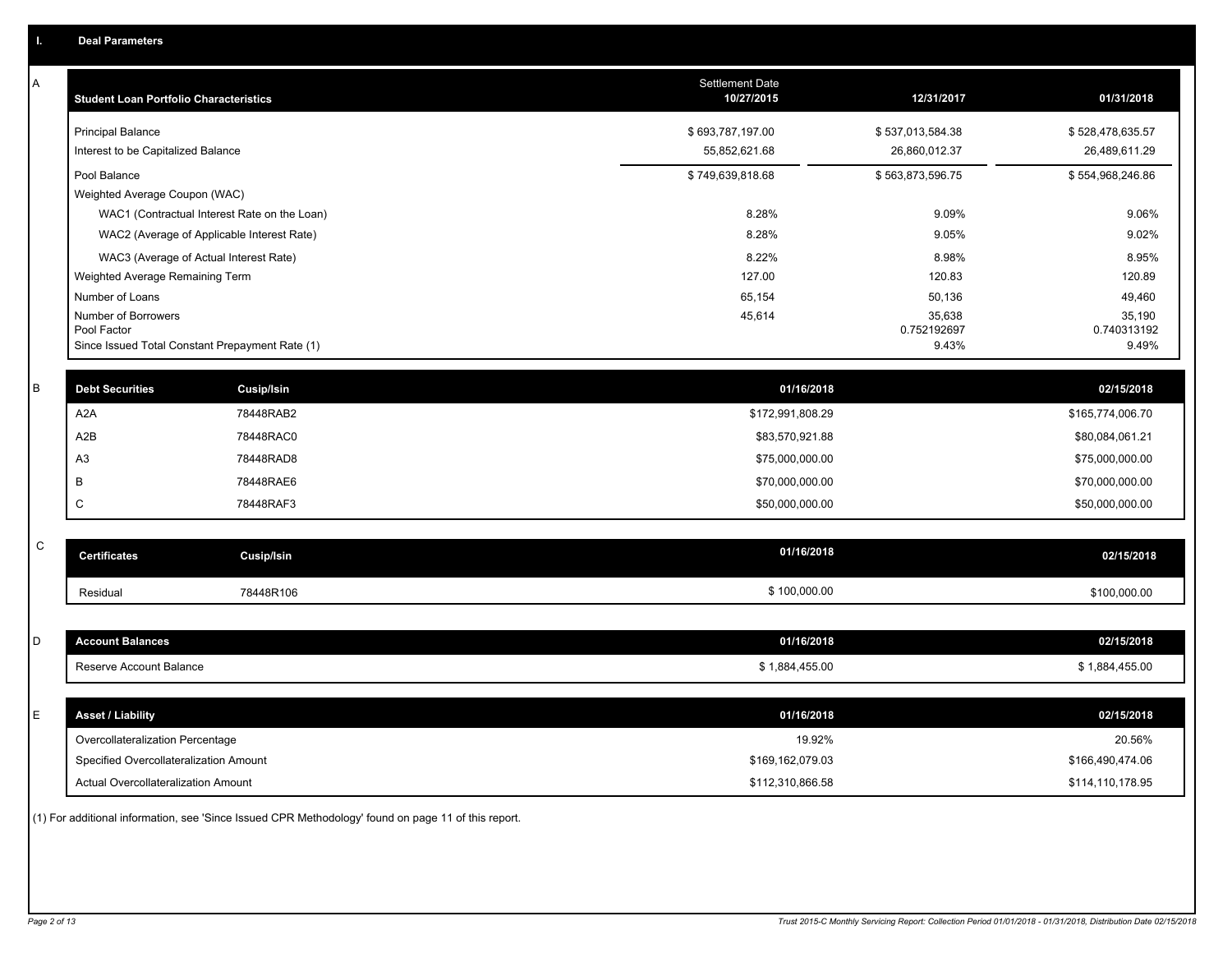# **II. 2015-C Trust Activity 01/01/2018 through 01/31/2018**

| Α | <b>Student Loan Principal Receipts</b>                           |                 |
|---|------------------------------------------------------------------|-----------------|
|   | <b>Borrower Principal</b>                                        | 9,319,946.12    |
|   | <b>Consolidation Activity Principal</b>                          | 0.00            |
|   | Seller Principal Reimbursement                                   | 5,034.18        |
|   | Servicer Principal Reimbursement                                 | 0.00            |
|   | Delinquent Principal Purchases by Servicer                       | 0.00            |
|   | <b>Other Principal Deposits</b>                                  | 0.00            |
|   | <b>Total Principal Receipts</b>                                  | \$9,324,980.30  |
| B | <b>Student Loan Interest Receipts</b>                            |                 |
|   | Borrower Interest                                                | 2,878,955.77    |
|   | <b>Consolidation Activity Interest</b>                           | 0.00            |
|   | Seller Interest Reimbursement                                    | 14.85           |
|   | Servicer Interest Reimbursement                                  | 0.00            |
|   | Delinquent Interest Purchases by Servicer                        | 0.00            |
|   | <b>Other Interest Deposits</b>                                   | 0.00            |
|   | <b>Total Interest Receipts</b>                                   | \$2,878,970.62  |
| С | <b>Recoveries on Realized Losses</b>                             | \$67,552.33     |
| D | <b>Investment Income</b>                                         | \$14,038.80     |
| E | <b>Funds Borrowed from Next Collection Period</b>                | \$0.00          |
| F | <b>Funds Repaid from Prior Collection Period</b>                 | \$0.00          |
| G | Loan Sale or Purchase Proceeds                                   | \$0.00          |
| н | Initial Deposits to Distribution Account                         | \$0.00          |
|   | <b>Excess Transferred from Other Accounts</b>                    | \$0.00          |
| J | <b>Borrower Benefit Reimbursements</b>                           | \$0.00          |
| κ | <b>Other Deposits</b>                                            | \$0.00          |
| Г | <b>Other Fees Collected</b>                                      | \$0.00          |
| М | <b>AVAILABLE FUNDS</b>                                           | \$12,285,542.05 |
| N | Non-Cash Principal Activity During Collection Period             | \$790,031.49    |
| O | Aggregate Purchased Amounts by the Depositor, Servicer or Seller | \$0.00          |
| P | Aggregate Loan Substitutions                                     | \$0.00          |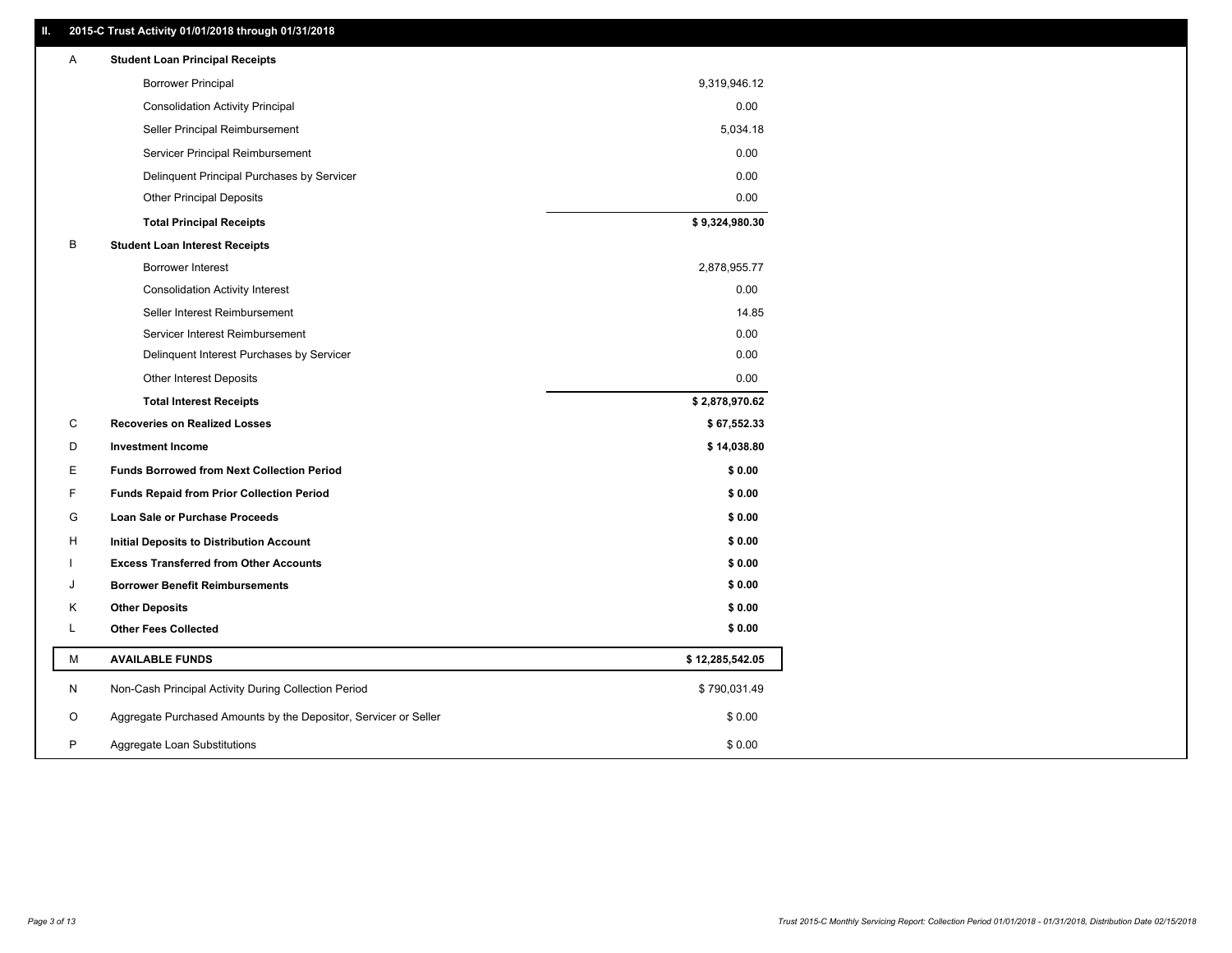|                   |                       |                          |         | 01/31/2018                                                       |                |                            |                          |         | 12/31/2017                                                |                |                            |
|-------------------|-----------------------|--------------------------|---------|------------------------------------------------------------------|----------------|----------------------------|--------------------------|---------|-----------------------------------------------------------|----------------|----------------------------|
|                   |                       | <b>Wtd Avg</b><br>Coupon | # Loans | <b>Principal and</b><br><b>Interest Accrued</b><br>to Capitalize | % of Principal | % of Loans in<br>Repay (1) | <b>Wtd Avg</b><br>Coupon | # Loans | Principal and<br><b>Interest Accrued</b><br>to Capitalize | % of Principal | % of Loans in<br>Repay (1) |
| <b>INTERIM:</b>   | IN SCHOOL             | 10.00%                   | 3,071   | \$43,414,747.72                                                  | 7.823%         | $-$ %                      | 10.00%                   | 3,412   | \$47,381,873.68                                           | 8.403%         | $-$ %                      |
|                   | <b>GRACE</b>          | 10.02%                   | 1,195   | \$16,164,689.20                                                  | 2.913%         | $-$ %                      | 9.99%                    | 1,006   | \$14,665,092.56                                           | 2.601%         | $-$ %                      |
|                   | <b>DEFERMENT</b>      | 9.96%                    | 2,788   | \$33,660,578.10                                                  | 6.065%         | $-$ %                      | 9.94%                    | 2,792   | \$34,033,801.17                                           | 6.036%         | $-$ %                      |
| <b>REPAYMENT:</b> | <b>CURRENT</b>        | 8.69%                    | 39,394  | \$418,742,053.00                                                 | 75.453%        | 90.690%                    | 8.74%                    | 40,124  | \$429,222,930.84                                          | 76.120%        | 91.755%                    |
|                   | 31-60 DAYS DELINQUENT | 9.37%                    | 932     | \$12,257,054.93                                                  | 2.209%         | 2.655%                     | 8.90%                    | 737     | \$9,592,429.46                                            | 1.701%         | 2.051%                     |
|                   | 61-90 DAYS DELINQUENT | 8.94%                    | 318     | \$3,934,422.63                                                   | 0.709%         | 0.852%                     | 9.25%                    | 322     | \$3,652,861.35                                            | 0.648%         | 0.781%                     |
|                   | > 90 DAYS DELINQUENT  | 9.99%                    | 139     | \$1,762,661.05                                                   | 0.318%         | 0.382%                     | 9.78%                    | 176     | \$2,486,113.19                                            | 0.441%         | 0.531%                     |
|                   | FORBEARANCE           | 9.06%                    | 1,623   | \$25,032,040.23                                                  | 4.511%         | 5.421%                     | 9.06%                    | 1,567   | \$22,838,494.50                                           | 4.050%         | 4.882%                     |
| <b>TOTAL</b>      |                       |                          | 49,460  | \$554,968,246.86                                                 | 100.00%        | 100.00%                    |                          | 50,136  | \$563,873,596.75                                          | 100.00%        | 100.00%                    |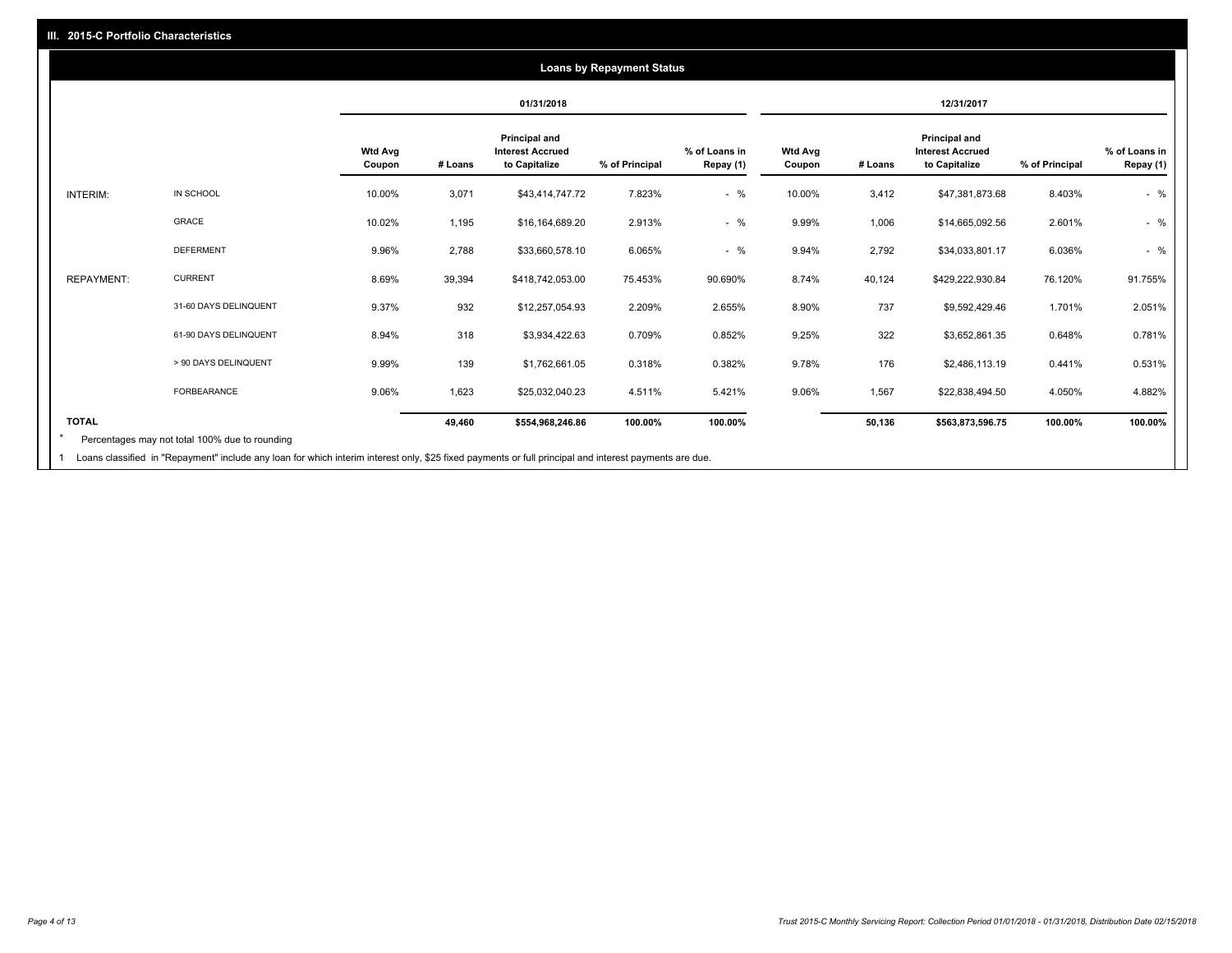|                 |                                                |                          |         |                                                           | <b>Loans by Borrower Status</b> |                                |                          |         |                                                                  |                |                                |
|-----------------|------------------------------------------------|--------------------------|---------|-----------------------------------------------------------|---------------------------------|--------------------------------|--------------------------|---------|------------------------------------------------------------------|----------------|--------------------------------|
|                 |                                                |                          |         | 01/31/2018                                                |                                 |                                |                          |         | 12/31/2017                                                       |                |                                |
|                 |                                                | <b>Wtd Avg</b><br>Coupon | # Loans | Principal and<br><b>Interest Accrued</b><br>to Capitalize | % of Principal                  | % of Loans in<br>P&I Repay (2) | <b>Wtd Avg</b><br>Coupon | # Loans | <b>Principal and</b><br><b>Interest Accrued</b><br>to Capitalize | % of Principal | % of Loans in<br>P&I Repay (2) |
| <b>INTERIM:</b> | IN SCHOOL                                      | 9.71%                    | 5,761   | \$81,273,762.59                                           | 14.645%                         | $-$ %                          | 9.71%                    | 6,461   | \$89,695,735.68                                                  | 15.907%        | $-$ %                          |
|                 | GRACE                                          | 9.71%                    | 2,185   | \$29,881,209.76                                           | 5.384%                          | $-$ %                          | 9.63%                    | 1,790   | \$26,053,851.56                                                  | 4.621%         | $-$ %                          |
|                 | <b>DEFERMENT</b>                               | 9.54%                    | 5,188   | \$60,527,820.89                                           | 10.907%                         | $-$ %                          | 9.54%                    | 5,213   | \$61,003,378.16                                                  | 10.819%        | $-$ %                          |
| P&I REPAYMENT:  | <b>CURRENT</b>                                 | 8.57%                    | 33,377  | \$340,961,833.19                                          | 61.438%                         | 88.958%                        | 8.63%                    | 33,946  | \$349,475,240.09                                                 | 61.978%        | 90.276%                        |
|                 | 31-60 DAYS DELINQUENT                          | 9.36%                    | 894     | \$11,787,799.51                                           | 2.124%                          | 3.075%                         | 8.82%                    | 680     | \$8,835,526.41                                                   | 1.567%         | 2.282%                         |
|                 | 61-90 DAYS DELINQUENT                          | 8.89%                    | 300     | \$3,790,152.88                                            | 0.683%                          | 0.989%                         | 9.22%                    | 305     | \$3,493,456.69                                                   | 0.620%         | 0.902%                         |
|                 | > 90 DAYS DELINQUENT                           | 9.99%                    | 132     | \$1,713,627.81                                            | 0.309%                          | 0.447%                         | 9.78%                    | 174     | \$2,477,913.66                                                   | 0.439%         | 0.640%                         |
|                 | FORBEARANCE                                    | 9.06%                    | 1,623   | \$25,032,040.23                                           | 4.511%                          | 6.531%                         | 9.06%                    | 1,567   | \$22,838,494.50                                                  | 4.050%         | 5.900%                         |
| <b>TOTAL</b>    | Percentages may not total 100% due to rounding |                          | 49,460  | \$554,968,246.86                                          | 100.00%                         | 100.00%                        |                          | 50,136  | \$563,873,596.75                                                 | 100.00%        | 100.00%                        |

WAC reflects WAC3 To conform with company standard reporting these sections now include Princial and Interest Accrued to Capitalize.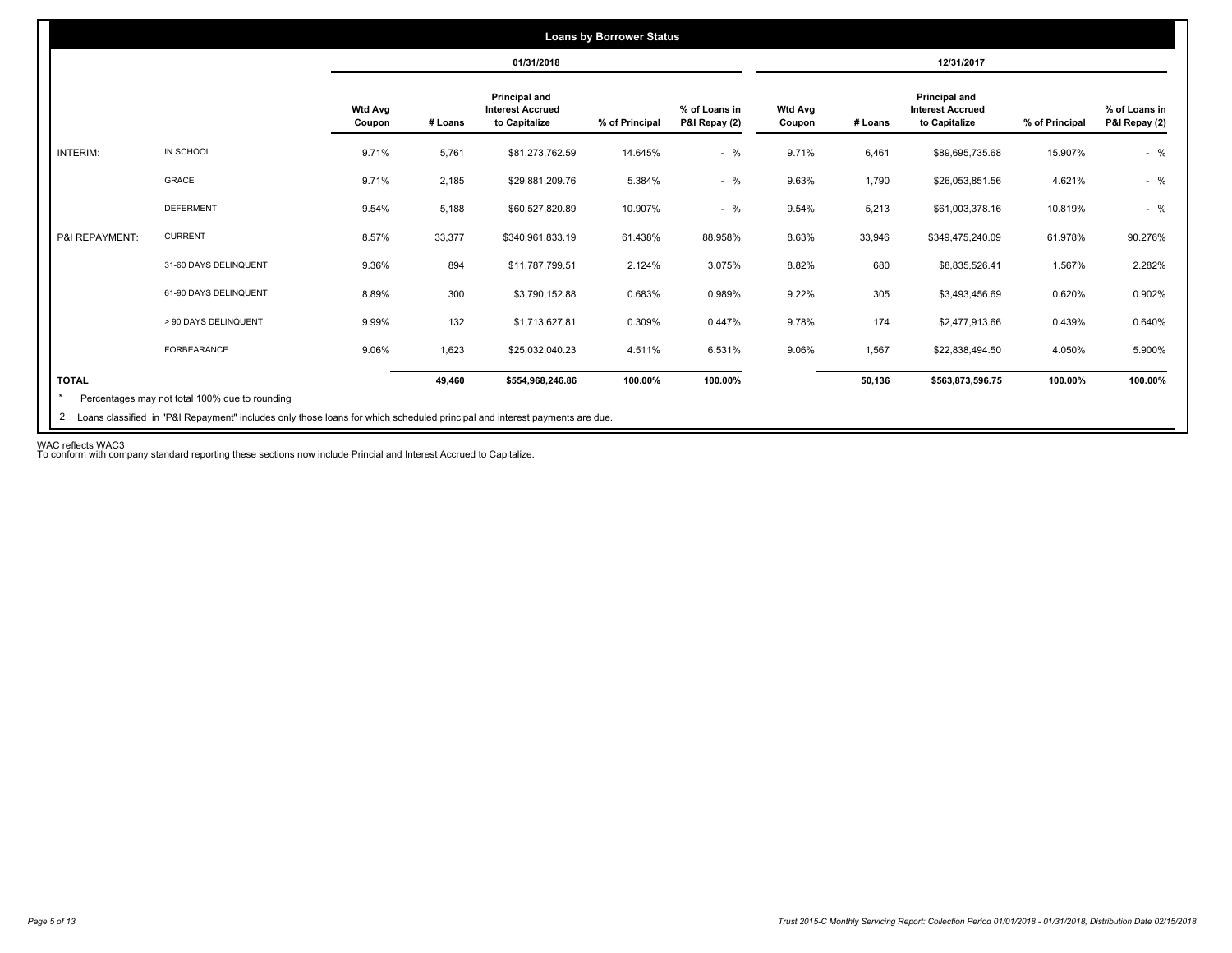|                                                                                                  | 1/31/2018        | 12/31/2017       |  |
|--------------------------------------------------------------------------------------------------|------------------|------------------|--|
| Pool Balance                                                                                     | \$554,968,246.86 | \$563,873,596.75 |  |
| Total # Loans                                                                                    | 49,460           | 50,136           |  |
| Total # Borrowers                                                                                | 35,190           | 35,638           |  |
| Weighted Average Coupon                                                                          | 9.02%            | 9.05%            |  |
| Weighted Average Remaining Term                                                                  | 120.89           | 120.83           |  |
| Percent of Pool - Cosigned                                                                       | 93.0%            | 93.0%            |  |
| Percent of Pool - Non Cosigned                                                                   | 7.0%             | 7.0%             |  |
| Borrower Interest Accrued for Period                                                             | \$4,020,099.43   | \$4,019,556.38   |  |
| Outstanding Borrower Interest Accrued                                                            | \$29,888,323.55  | \$30,269,191.91  |  |
| Gross Principal Realized Loss - Periodic *                                                       | \$671,951.35     | \$454,946.15     |  |
| Gross Principal Realized Loss - Cumulative *                                                     | \$14,187,089.48  | \$13,515,138.13  |  |
| Recoveries on Realized Losses - Periodic                                                         | \$67,552.33      | \$156,150.38     |  |
| Recoveries on Realized Losses - Cumulative                                                       | \$1,811,148.61   | \$1,743,596.28   |  |
| Net Losses - Periodic                                                                            | \$604,399.02     | \$298,795.77     |  |
| Net Losses - Cumulative                                                                          | \$12,375,940.87  | \$11,771,541.85  |  |
| Non-Cash Principal Activity - Capitalized Interest                                               | \$1,527,988.78   | \$4,035,717.08   |  |
| Since Issued Total Constant Prepayment Rate (CPR) (1)                                            | 9.49%            | 9.43%            |  |
| Loan Substitutions                                                                               | \$0.00           | \$0.00           |  |
| <b>Cumulative Loan Substitutions</b>                                                             | \$0.00           | \$0.00           |  |
| <b>Unpaid Servicing Fees</b>                                                                     | \$0.00           | \$0.00           |  |
| <b>Unpaid Administration Fees</b>                                                                | \$0.00           | \$0.00           |  |
| <b>Unpaid Carryover Servicing Fees</b>                                                           | \$0.00           | \$0.00           |  |
| Note Interest Shortfall                                                                          | \$0.00           | \$0.00           |  |
| Loans in Modification                                                                            | \$30,781,743.98  | \$29,000,129.40  |  |
| % of Loans in Modification as a % of Loans in Repayment (P&I)                                    | 8.59%            | 7.96%            |  |
|                                                                                                  |                  |                  |  |
| % Annualized Gross Principal Realized Loss - Periodic as a %<br>of Loans in Repayment (P&I) * 12 | 2.25%            | 1.50%            |  |
| % Gross Principal Realized Loss - Cumulative as a % of<br>Original Pool Balance                  | 1.89%            | 1.80%            |  |

\* In accordance with the Servicer's current policies and procedures, after September 1, 2017 loans subject to bankruptcy claims generally will not be reported as a charged-off unless and until they are delinquent for 120 d

(1) For additional information, see 'Since Issued CPR Methodology' found on page 11 of this report.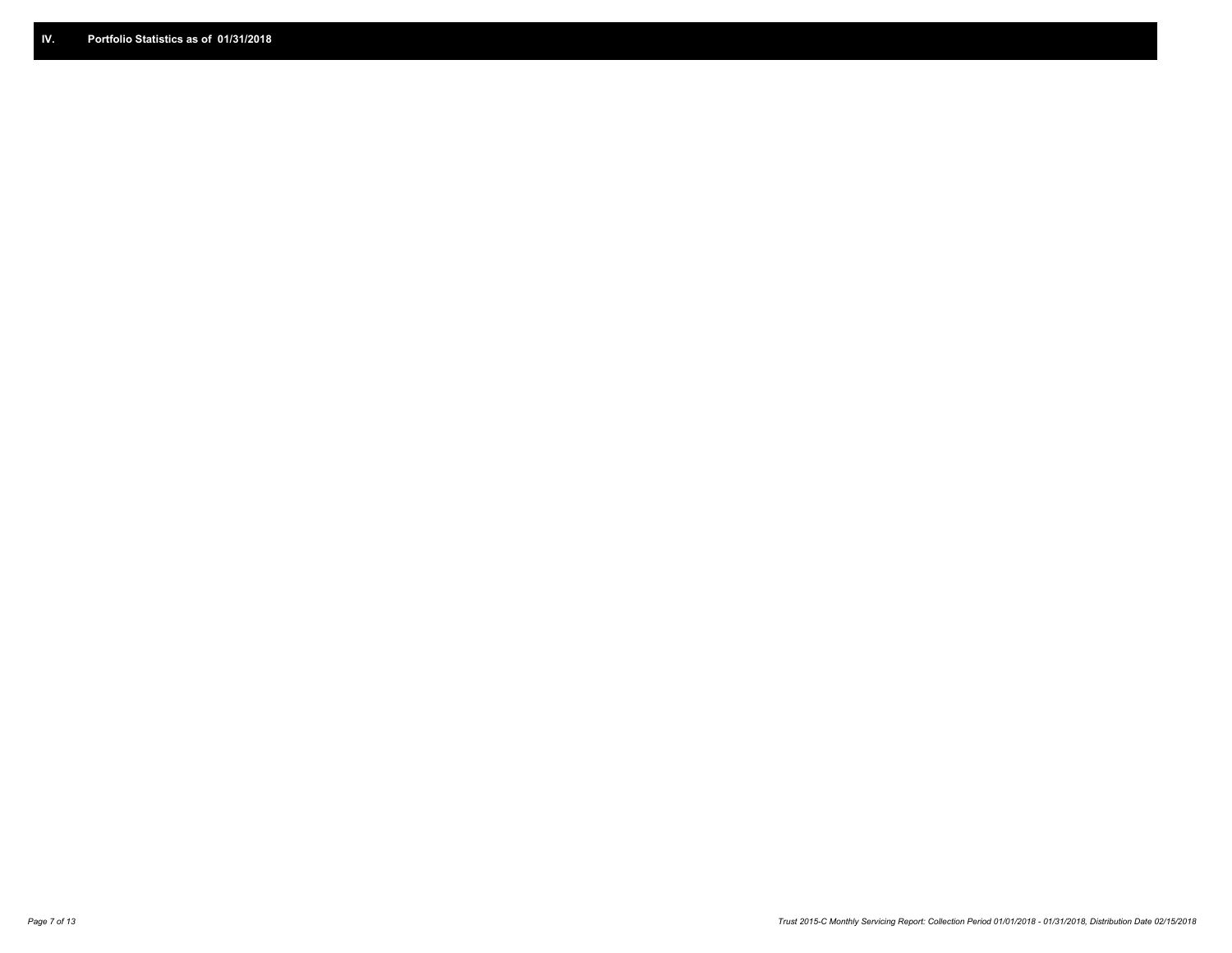| <b>Loan Program</b> |  |
|---------------------|--|
|                     |  |

|                                    | Weighted<br><b>Average Coupon</b> | # LOANS     | <b>S AMOUNT</b>  | $%$ *    |
|------------------------------------|-----------------------------------|-------------|------------------|----------|
| - Smart Option Interest-Only Loans | 8.18%                             | 11.080      | \$93,079,551.61  | 16.772%  |
| - Smart Option Fixed Pay Loans     | 8.90%                             | 13.103      | \$174,600,183.97 | 31.461%  |
| - Smart Option Deferred Loans      | 9.23%                             | 25.277      | \$287,288,511.28 | 51.767%  |
| - Other Loan Programs              | $0.00\%$                          | $\mathbf 0$ | \$0.00           | 0.000%   |
| <b>Total</b>                       | 8.95%                             | 49.460      | \$554,968,246.86 | 100.000% |

\* Percentages may not total 100% due to rounding

B

C

A

| <b>Index Type</b>     |                                   |          |                  |          |
|-----------------------|-----------------------------------|----------|------------------|----------|
|                       | Weighted<br><b>Average Coupon</b> | # LOANS  | <b>\$ AMOUNT</b> | $%$ *    |
| - Fixed Rate Loans    | 8.07%                             | 10,346   | \$134,102,851.79 | 24.164%  |
| - LIBOR Indexed Loans | 9.23%                             | 39,114   | \$420,865,395.07 | 75.836%  |
| - Other Index Rates   | $0.00\%$                          | $\Omega$ | \$0.00           | 0.000%   |
| <b>Total</b>          | 8.95%                             | 49,460   | \$554,968,246.86 | 100.000% |

\* Percentages may not total 100% due to rounding

# **Weighted Average Recent FICO**

| 0 - 639              | 3,873  | \$41,778,878.49  | 7.528%   |
|----------------------|--------|------------------|----------|
| 640 - 669            | 2,928  | \$31,417,748.52  | 5.661%   |
| 670 - 699            | 5,215  | \$58,669,068.34  | 10.572%  |
| 700 - 739            | 10,690 | \$120,277,865.65 | 21.673%  |
| $740 +$              | 26,747 | \$302,803,274.72 | 54.562%  |
| $N/A$ <sub>(1)</sub> |        | \$21,411.14      | 0.004%   |
| <b>Total</b>         | 49,460 | \$554,968,246.86 | 100.000% |

WAC reflects WAC3

To conform with company standard reporting these sections now include Princial and Interest Accrued to Capitalize.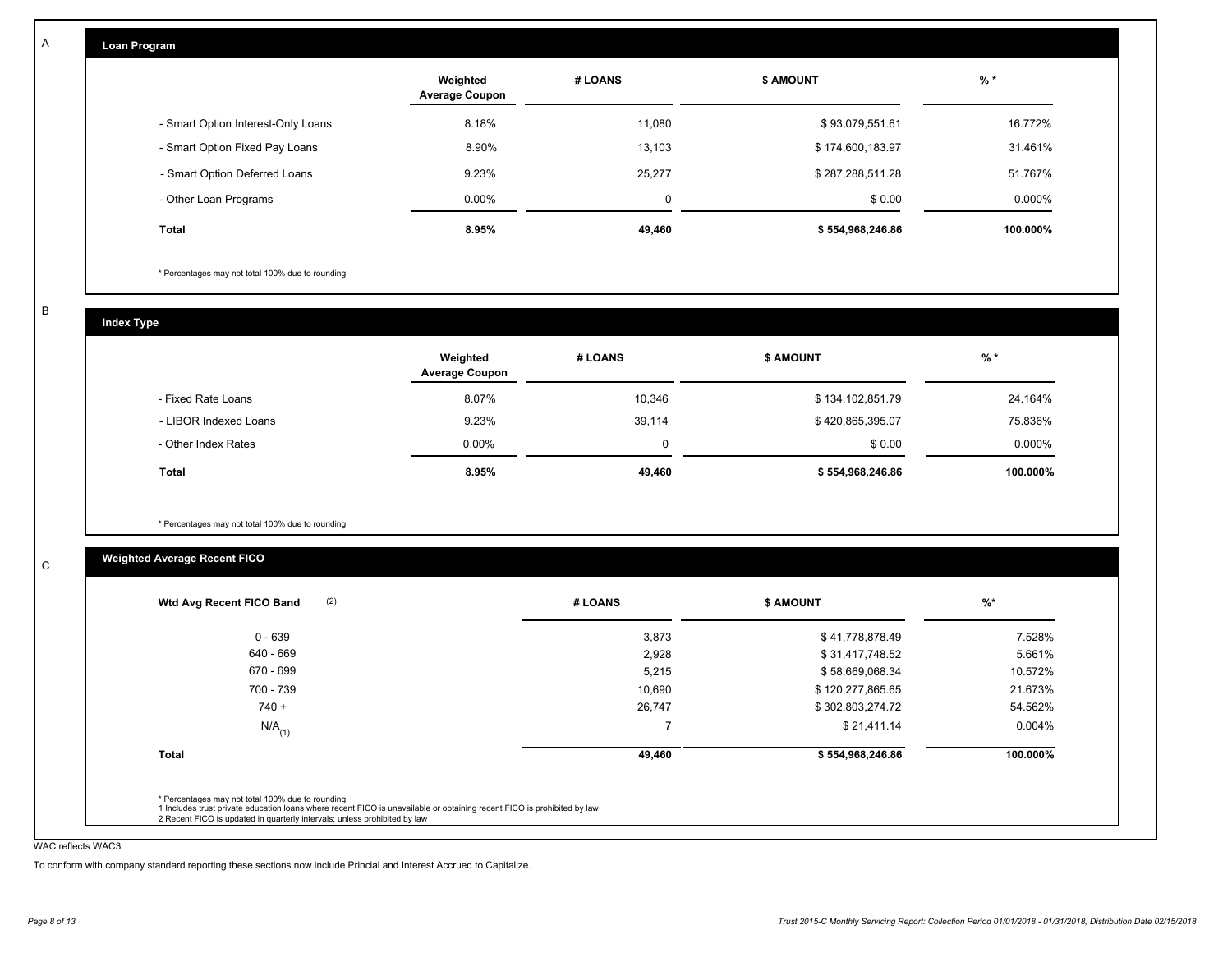| ۷. |             | 2015-C Reserve Account and Principal Distribution Calculations                           |                  |  |
|----|-------------|------------------------------------------------------------------------------------------|------------------|--|
| А. |             | <b>Reserve Account</b>                                                                   |                  |  |
|    |             | Specified Reserve Account Balance                                                        | \$1,884,455.00   |  |
|    |             | Actual Reserve Account Balance                                                           | \$1,884,455.00   |  |
| В. |             | <b>Principal Distribution Amount</b>                                                     |                  |  |
|    | i.          | Class A Notes Outstanding                                                                | \$331,562,730.17 |  |
|    | ii.         | Pool Balance                                                                             | \$554,968,246.86 |  |
|    | iii.        | First Priority Principal Distribution Amount (i - ii)                                    | \$0.00           |  |
|    | iv.         | Class A and B Notes Outstanding                                                          | \$401,562,730.17 |  |
|    |             | First Priority Principal Distribution Amount                                             | \$0.00           |  |
|    | ۷.          | Pool Balance                                                                             | \$554,968,246.86 |  |
|    | vi.<br>vii. | Specified Overcollateralization Amount                                                   | \$166,490,474.06 |  |
|    |             | Available Funds (after payment of waterfall items A through H)                           | \$10,704,662.26  |  |
|    | viii.       | Class C Notes Outstanding                                                                | \$50,000,000.00  |  |
|    | ix.         |                                                                                          |                  |  |
|    | х.          | Regular Principal Distribution Amount (if (iv > 0, (iv - v) - (vi - vii), min(viii, ix)) | \$13,084,957.37  |  |
|    | xi.         | Pool Balance                                                                             | \$554,968,246.86 |  |
|    | xii.        | 10% of Initial Pool Balance                                                              | \$74,963,981.87  |  |
|    | xiii.       | First Priority Principal Distribution Amount                                             | \$0.00           |  |
|    |             | <b>Regular Principal Distribution Amount</b><br>xiv.                                     | \$13,084,957.37  |  |
|    | XV.         | Available Funds (after payment of waterfall items A through J)                           | \$0.00           |  |
|    |             | xvi. Additional Principal Distribution Amount (if(ix <= x,min(xv, xi - xiii - xiv)))     | \$0.00           |  |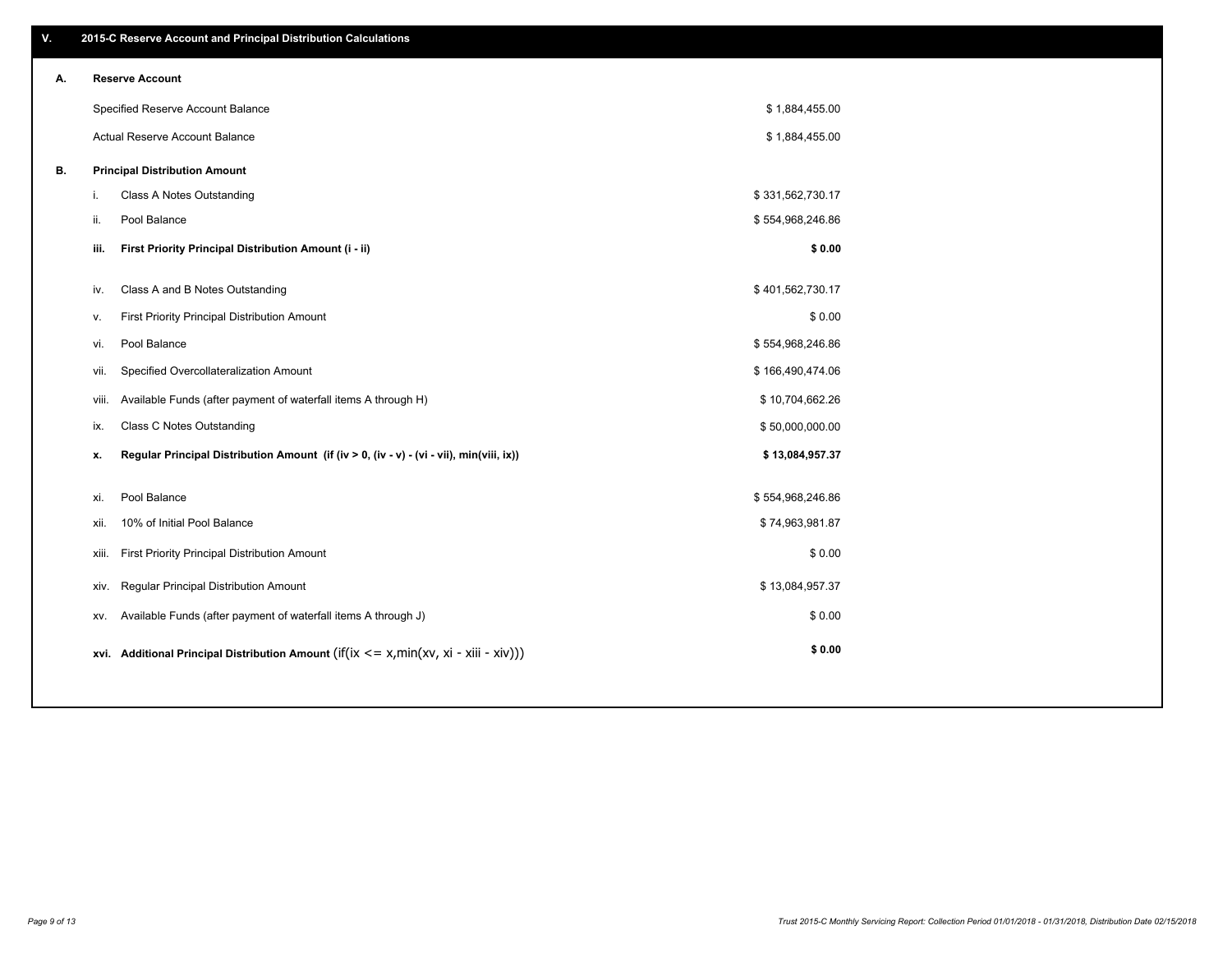|   |                                                         | Paid            | <b>Funds Balance</b> |
|---|---------------------------------------------------------|-----------------|----------------------|
|   | <b>Total Available Funds</b>                            |                 | \$12,285,542.05      |
| A | <b>Trustee Fees</b>                                     | \$0.00          | \$12,285,542.05      |
| B | <b>Servicing Fees</b>                                   | \$358,996.64    | \$11,926,545.41      |
| C | i. Administration Fees                                  | \$8,333.00      | \$11,918,212.41      |
|   | ii. Unreimbursed Administrator Advances plus any Unpaid | \$0.00          | \$11,918,212.41      |
| D | Class A Noteholders Interest Distribution Amount        | \$821,883.48    | \$11,096,328.93      |
| Е | <b>First Priority Principal Payment</b>                 | \$0.00          | \$11,096,328.93      |
| F | Class B Noteholders Interest Distribution Amount        | \$204,166.67    | \$10,892,162.26      |
| G | Class C Noteholders Interest Distribution Amount        | \$187,500.00    | \$10,704,662.26      |
| H | <b>Reinstatement Reserve Account</b>                    | \$0.00          | \$10,704,662.26      |
|   | Regular Principal Distribution                          | \$10,704,662.26 | \$0.00               |
| J | <b>Carryover Servicing Fees</b>                         | \$0.00          | \$0.00               |
| Κ | Additional Principal Distribution Amount                | \$0.00          | \$0.00               |
| L | Unpaid Expenses of Trustee                              | \$0.00          | \$0.00               |
| M | Unpaid Expenses of Administrator                        | \$0.00          | \$0.00               |
| N | Remaining Funds to the Residual Certificateholders      | \$0.00          | \$0.00               |

#### **Waterfall Conditions**

|      | Pool Balance                                                                       | \$554,968,246.86 |  |
|------|------------------------------------------------------------------------------------|------------------|--|
| Ш.   | Class A and B Notes Outstanding                                                    | \$401,562,730.17 |  |
| iii. | Class C Noteholders' Interest Distribution Ratio (i / ii)                          | 138.20%          |  |
| iv.  | Minimum Ratio                                                                      | 110.00%          |  |
| V.   | Is the Class C Noteholders' Interest Distribution Condition Satisfied (iii $>$ iv) |                  |  |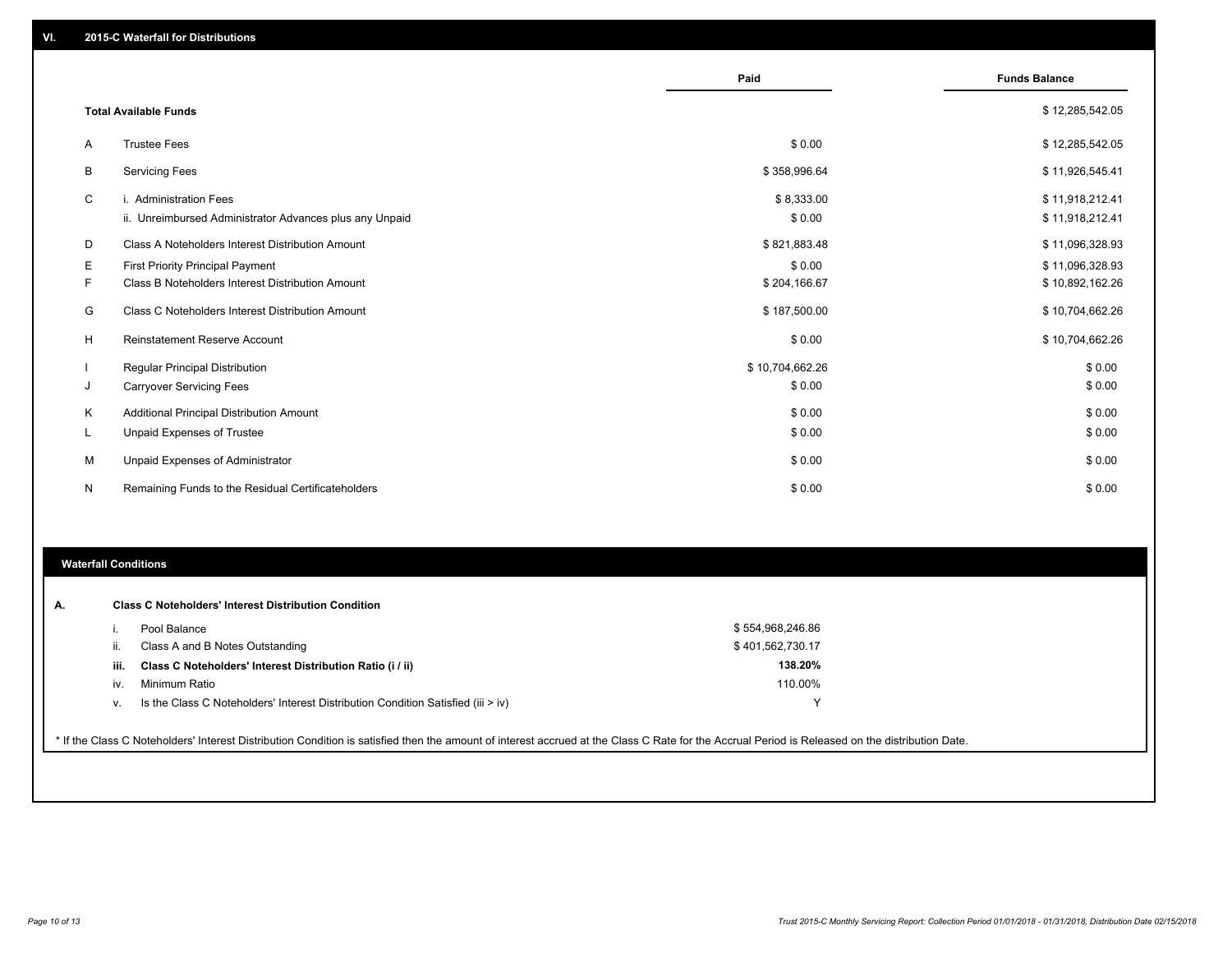| <b>Distribution Amounts</b>                                |                         |                         |                         |
|------------------------------------------------------------|-------------------------|-------------------------|-------------------------|
|                                                            | A <sub>2</sub> A        | A <sub>2</sub> B        | A <sub>3</sub>          |
| Cusip/Isin                                                 | 78448RAB2               | 78448RAC0               | 78448RAD8               |
| <b>Beginning Balance</b>                                   | \$172,991,808.29        | \$83,570,921.88         | \$75,000,000.00         |
| Index                                                      | <b>FIXED</b>            | <b>LIBOR</b>            | <b>LIBOR</b>            |
| Spread/Fixed Rate                                          | 2.75%                   | 1.40%                   | 1.95%                   |
| Record Date (Days Prior to Distribution)                   | 1 NEW YORK BUSINESS DAY | 1 NEW YORK BUSINESS DAY | 1 NEW YORK BUSINESS DAY |
| <b>Accrual Period Begin</b>                                | 1/15/2018               | 1/16/2018               | 1/16/2018               |
| <b>Accrual Period End</b>                                  | 2/15/2018               | 2/15/2018               | 2/15/2018               |
| Daycount Fraction                                          | 0.08333333              | 0.08333333              | 0.08333333              |
| Interest Rate*                                             | 2.75000%                | 2.95945%                | 3.50945%                |
| <b>Accrued Interest Factor</b>                             | 0.002291667             | 0.002466208             | 0.002924542             |
| <b>Current Interest Due</b>                                | \$396,439.56            | \$206,103.30            | \$219,340.62            |
| Interest Shortfall from Prior Period Plus Accrued Interest | $\mathsf{\$}$ -         | $\mathsf{\$}$ -         | $\mathsf{\$}$ -         |
| <b>Total Interest Due</b>                                  | \$396,439.56            | \$206,103.30            | \$219,340.62            |
| <b>Interest Paid</b>                                       | \$396,439.56            | \$206,103.30            | \$219,340.62            |
| <b>Interest Shortfall</b>                                  | $\mathsf{\$}$ -         | $S -$                   | $S -$                   |
| <b>Principal Paid</b>                                      | \$7,217,801.59          | \$3,486,860.67          | $\mathcal{S}$ -         |
| <b>Ending Principal Balance</b>                            | \$165,774,006.70        | \$80,084,061.21         | \$75,000,000.00         |
| Paydown Factor                                             | 0.034868607             | 0.034868607             | 0.000000000             |
| <b>Ending Balance Factor</b>                               | 0.800840612             | 0.800840612             | 1.000000000             |

\* Pay rates for Current Distribution. For the interest rates applicable to the next distribution date, please see https://www.salliemae.com/about/investors/data/SMBabrate.txt.

**VII. 2015-C Distributions**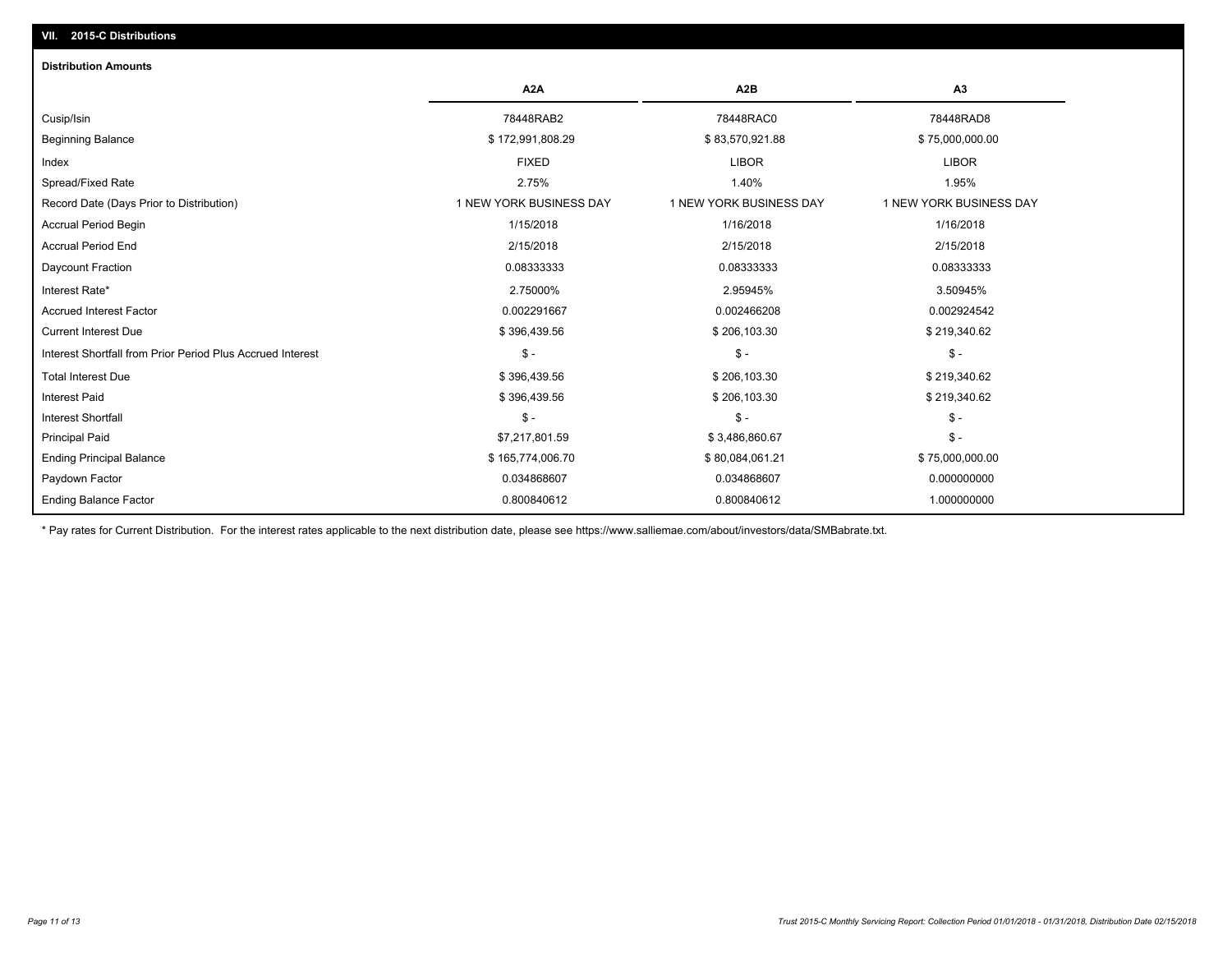| <b>EVILY &amp; PIOGRAPHIC</b>                              |                         |                         |
|------------------------------------------------------------|-------------------------|-------------------------|
| <b>Distribution Amounts</b>                                |                         |                         |
|                                                            | в                       | c                       |
| Cusip/Isin                                                 | 78448RAE6               | 78448RAF3               |
| Beginning Balance                                          | \$70,000,000.00         | \$50,000,000.00         |
| Index                                                      | <b>FIXED</b>            | <b>FIXED</b>            |
| Spread/Fixed Rate                                          | 3.50%                   | 4.50%                   |
| Record Date (Days Prior to Distribution)                   | 1 NEW YORK BUSINESS DAY | 1 NEW YORK BUSINESS DAY |
| Accrual Period Begin                                       | 1/15/2018               | 1/15/2018               |
| <b>Accrual Period End</b>                                  | 2/15/2018               | 2/15/2018               |
| Daycount Fraction                                          | 0.08333333              | 0.08333333              |
| Interest Rate*                                             | 3.50000%                | 4.50000%                |
| <b>Accrued Interest Factor</b>                             | 0.002916667             | 0.003750000             |
| <b>Current Interest Due</b>                                | \$204,166.67            | \$187,500.00            |
| Interest Shortfall from Prior Period Plus Accrued Interest | $\mathsf{\$}$ -         | $\mathsf{\$}$ -         |
| <b>Total Interest Due</b>                                  | \$204,166.67            | \$187,500.00            |
| <b>Interest Paid</b>                                       | \$204,166.67            | \$187,500.00            |
| <b>Interest Shortfall</b>                                  | $\mathsf{\$}$ -         | $\mathcal{S}$ -         |
| <b>Principal Paid</b>                                      | $\mathsf{\$}$ -         | $\mathsf{\$}$ -         |
| <b>Ending Principal Balance</b>                            | \$70,000,000.00         | \$50,000,000.00         |
| Paydown Factor                                             | 0.000000000             | 0.000000000             |
| <b>Ending Balance Factor</b>                               | 1.000000000             | 1.000000000             |
|                                                            |                         |                         |

\* Pay rates for Current Distribution. For the interest rates applicable to the next distribution date, please see https://www.salliemae.com/about/investors/data/SMBabrate.txt.

**VII. 2015-C Distributions**